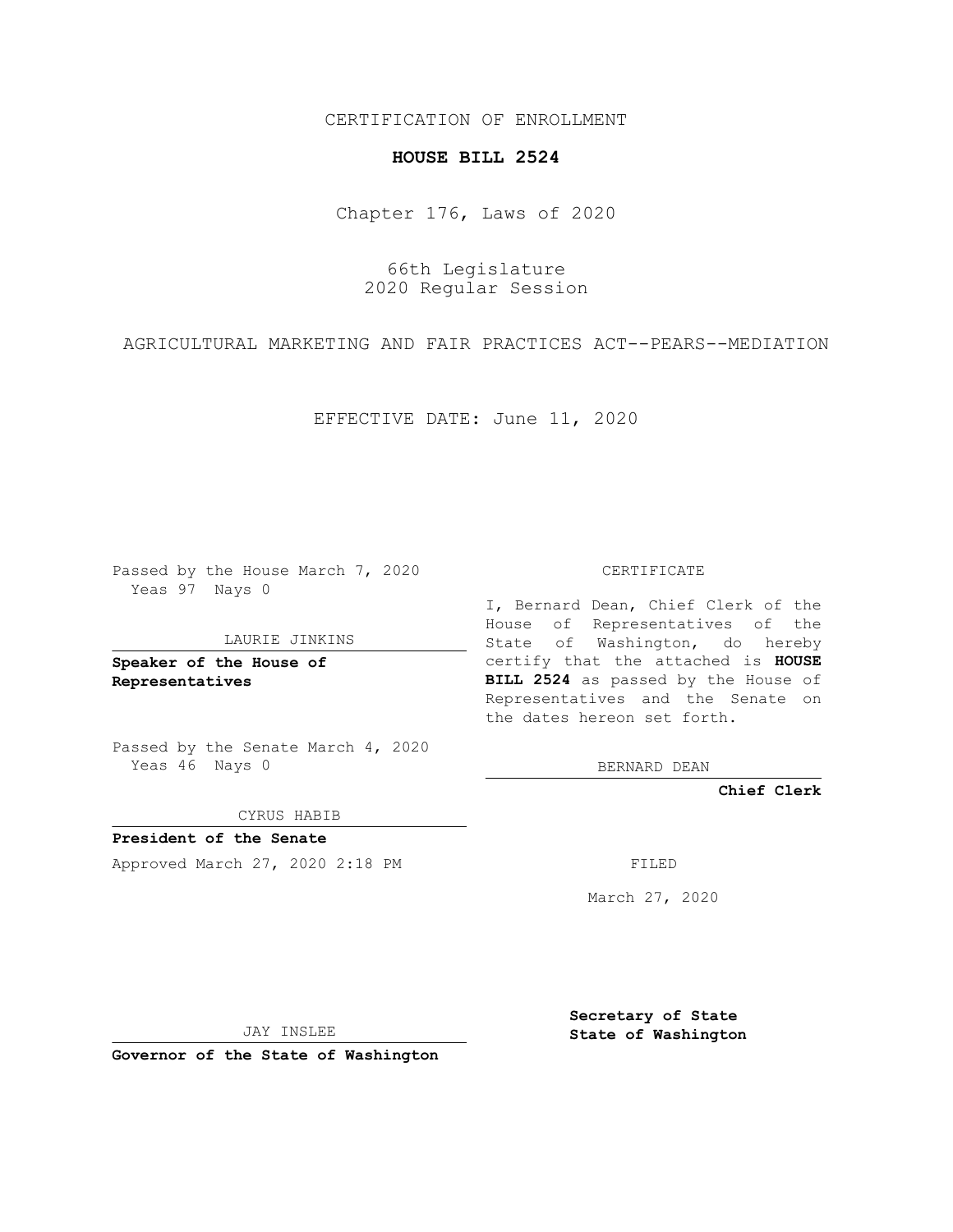## **HOUSE BILL 2524**

AS AMENDED BY THE SENATE

Passed Legislature - 2020 Regular Session

## **State of Washington 66th Legislature 2020 Regular Session**

**By** Representatives Chandler, Blake, and Dent

Read first time 01/15/20. Referred to Committee on Rural Development, Agriculture, & Natural Resources.

 AN ACT Relating to expanding the scope of agricultural products subject to requirements in chapter 15.83 RCW related to negotiation concerning production or marketing; and amending RCW 15.83.010, 15.83.020, and 15.83.030.4

5 BE IT ENACTED BY THE LEGISLATURE OF THE STATE OF WASHINGTON:

6 **Sec. 1.** RCW 15.83.010 and 1989 c 355 s 2 are each amended to 7 read as follows:

8 ((Unless the context clearly requires otherwise, the)) The 9 definitions in this section apply throughout this chapter unless the 10 context clearly requires otherwise.

 (1) "Accredited association of producers" means an association of producers which is accredited by the director to be the exclusive negotiation agent for all producer members of the association within 14 a negotiating unit.

15 (2) "Advance contract" means a contract for purchase and sale of 16 a crop entered into before the crop becomes a growing crop and 17 providing for delivery at or after the harvest of that crop.

18 (3) "Agricultural products" as used in this chapter means pears, 19 sweet corn, and potatoes produced for sale from farms in this state.

20 (4) "Association of producers" means any association of producers 21 of agricultural products engaged in marketing, negotiating for its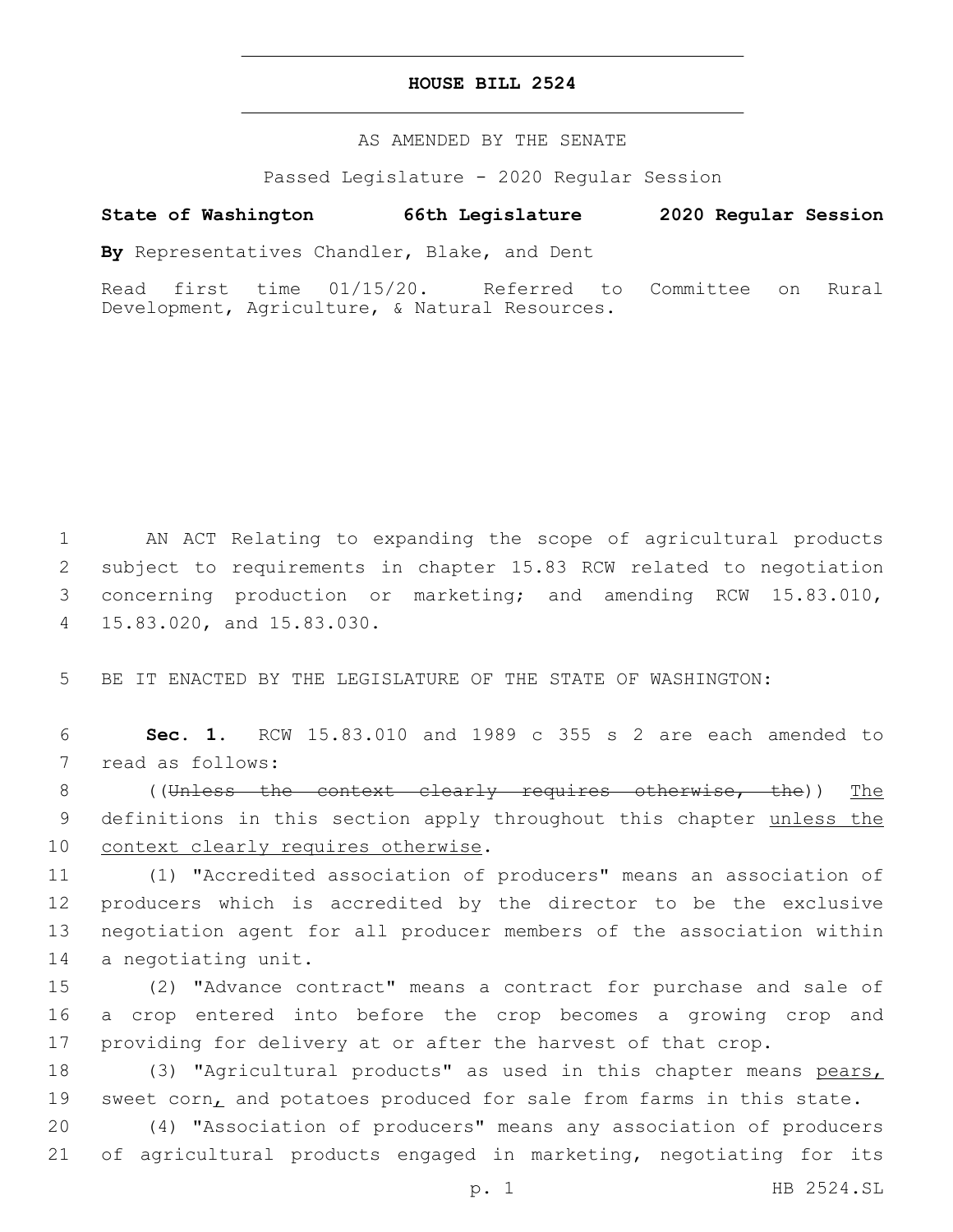1 members, shipping, or processing as defined in section 15(a) of the 2 federal agriculture marketing act of 1929 or in section 1 of 42 Stat. 388.3

4 (5) "Director" means the director of the department of 5 agriculture.

6 (6) "Handler" means a processor or a person engaged in the 7 business or practice of:

8 (a) Acquiring agricultural products from producers or 9 associations of producers for use by a processor;

 (b) Processing agricultural products received from producers or associations of producers, provided that a cooperative association owned by producers shall not be a handler except when contracting for crops from producers who are not members of the cooperative 14 association;

 (c) Contracting or negotiating contracts or other arrangements, written or oral, with or on behalf of producers or associations of producers with respect to the production or marketing of any 18 agricultural product for use by a processor; or

19 (d) Acting as an agent or broker for a handler in the performance 20 of any function or act specified in (a), (b), or (c) of this 21 subsection.

22 (7) "Negotiate" means meeting at reasonable times and for 23 reasonable periods of time commencing at least sixty days before the 24 normal planting date for sweet corn and potatoes, or at least sixty 25 days before the normal harvest date for pears, and concluding within 26 thirty days of the normal planting date for sweet corn and potatoes, 27 or within thirty days of the normal harvest date for pears, to make a 28 serious, fair, and reasonable attempt to reach agreement by 29 acknowledging or refuting with reason points brought up by either 30 party with respect to the price, terms of sale, compensation for 31 products produced under contract, or other terms relating to the 32 production or sale of these products: PROVIDED, That neither party 33 shall be required to disclose proprietary business or financial 34 records or information.

35 (8) "Negotiating unit" means a negotiating unit approved by the 36 director under RCW 15.83.020.

37 (9) "Person" means an individual, partnership, corporation, 38 association, or any other entity.

39 (10) "Processor" means any person that purchases agricultural 40 crops from a producer and cans, freezes, dries, dehydrates, cooks,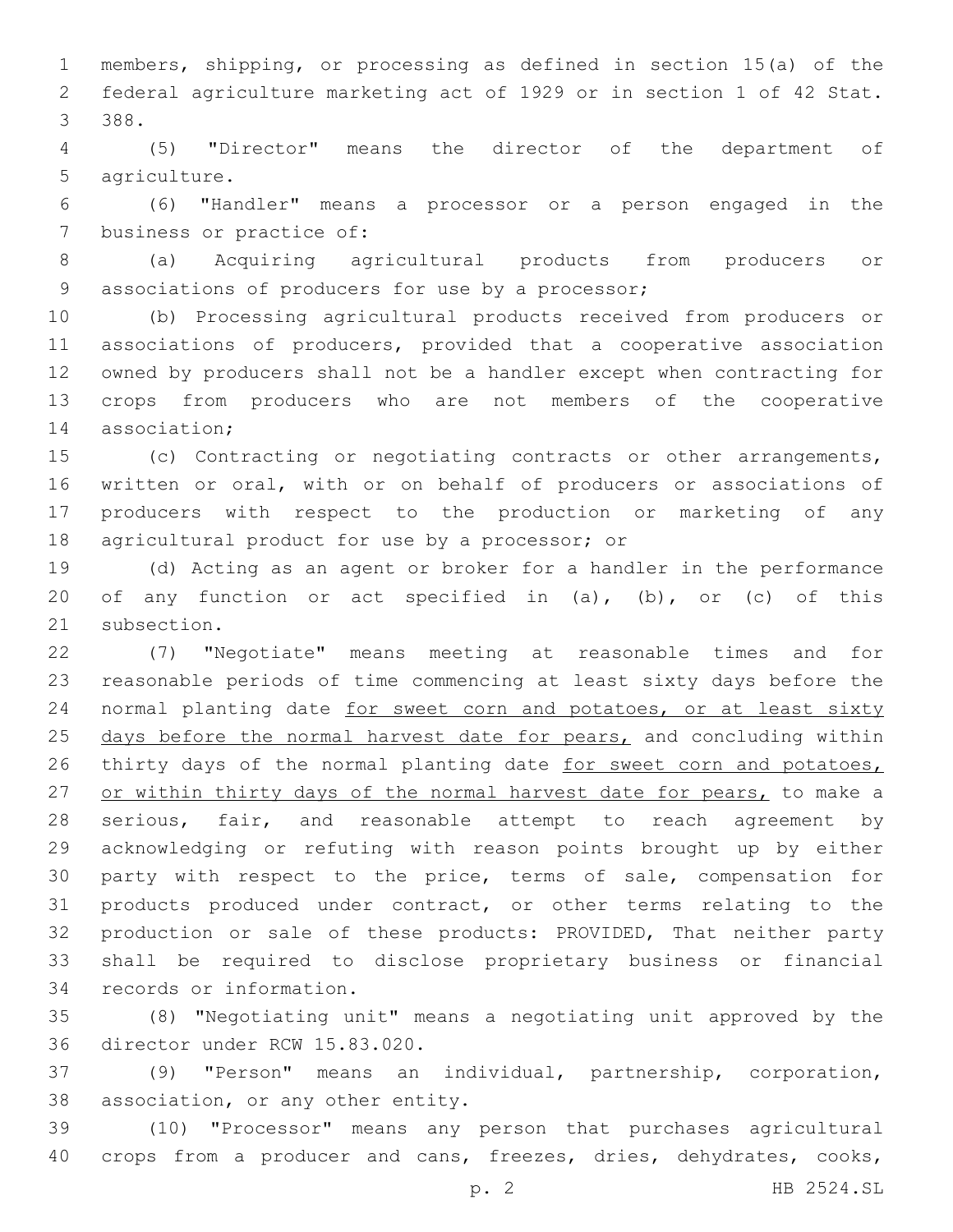presses, powders, or otherwise processes those crops in any manner for eventual resale. A person who solely cleans, sorts, grades, and packages a farm product for sale without altering the natural condition of the product is not a processor. A person processing any 5 portion of a crop is a processor.

 (11) "Producer" means a person engaged in the production of agricultural products as a farmer or planter, including a grower or farmer furnishing inputs, production management, or facilities for growing or raising agricultural products. A producer who is also a handler shall be considered a handler under this chapter.

 (12) "Qualified commodity" means agricultural products as defined 12 in subsection (3) of this section.

 **Sec. 2.** RCW 15.83.020 and 1989 c 355 s 3 are each amended to 14 read as follows:

 (1) An association of producers may file an application with the 16 director:

 (a) Requesting accreditation to serve as the exclusive negotiating agent on behalf of its producer members who are within a proposed negotiating unit with respect to any qualified commodity;

 (b) Describing geographical boundaries of the proposed 21 negotiating unit;

 (c) Specifying the number of producers and the quantity of 23 products included within the proposed negotiating unit;

 (d) Specifying the number and location of the producers and the 25 quantity of products represented by the association; ((and))

 (e) Agreeing to reimburse the department for all anticipated and 27 uncovered costs incurred by the department for actions necessary to carry out the provisions of this chapter; and

29 (f) Supplying any other information required by the director.

 (2) Within a reasonable time after receiving an application under subsection (1) of this section, the director shall approve or disapprove the application in accordance with this section.

 (a) The director shall approve the initial application or renewal 34 if the director determines that:

 (i) The association is owned and controlled by producers under the charter documents or bylaws of the association;

 (ii) The association has valid and binding contracts with its members empowering the association to sell or negotiate terms of sale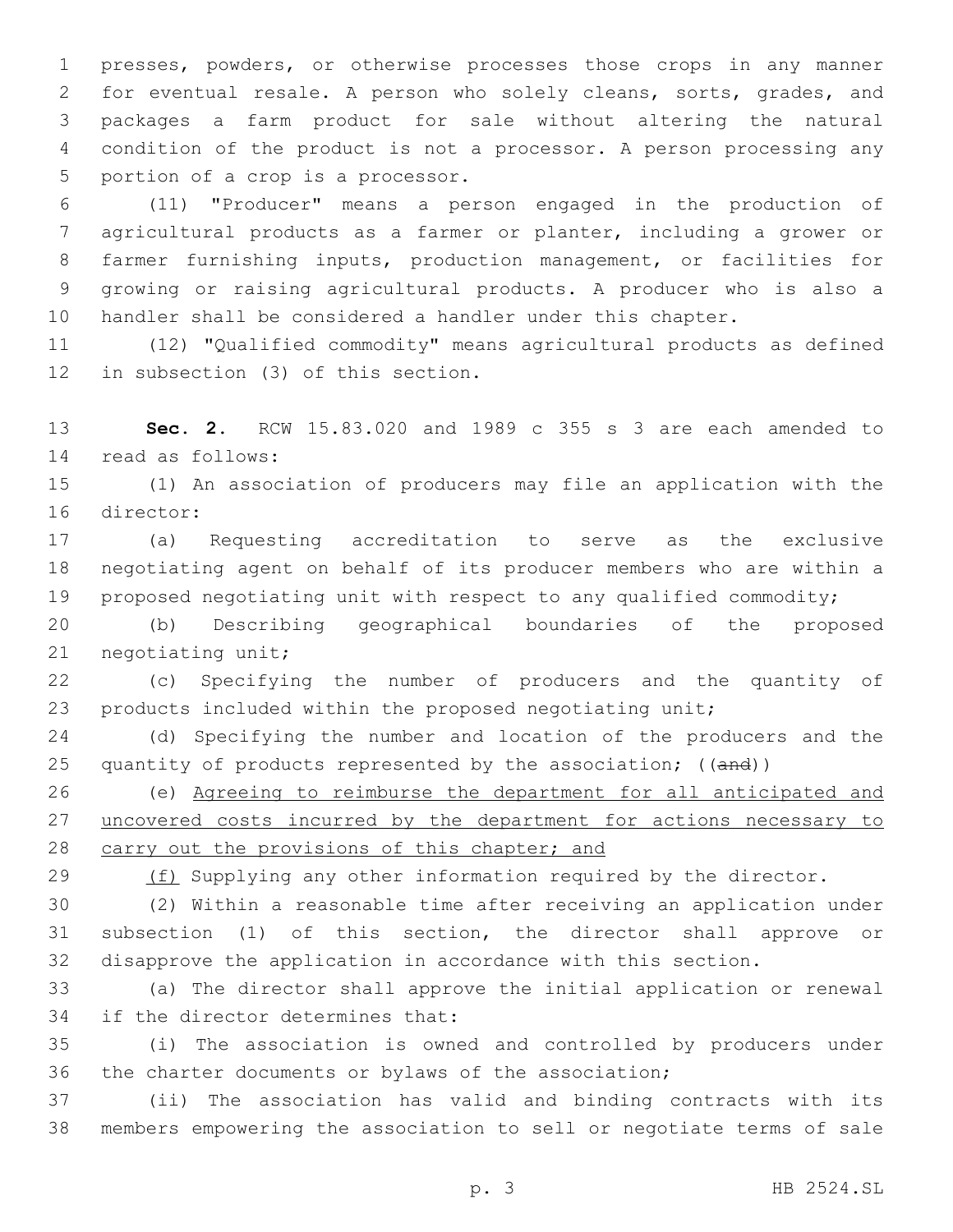of its members' products or to negotiate for compensation for products produced under contract by its members;2

 (iii) The association represents a sufficient percentage of producers or that its members produce a sufficient percentage of agricultural products to enable it to function as an effective agent for producers in negotiating with a given handler as defined in rules promulgated by the department. In making this finding, the director shall exclude any quantity of the agricultural products contracted by producers with producer-owned and controlled processing cooperatives with its members and any quantity of these products produced by 11 handlers;

 (iv) One of the association's functions is to act as principal or agent for its members in negotiations with handlers for prices and other terms of trade with respect to the production, sale, and marketing of the products of its members, or for compensation for 16 products produced by its members under contract; ((and))

 (v) Sufficient resources, including public funds and any funds to 18 be provided by the applicant under reimbursement agreements, will be available to cover department costs for services provided by the department in carrying out the provisions of this chapter, including department costs to defend a decision made by the department under 22 this chapter if such a decision is appealed; and

23 (vi) Accreditation would not be contrary to the policies 24 established in RCW 15.83.005.

 (b) If the director does not approve the application under (a) of this subsection, then the association of producers may file an amended application with the director. The director, within a reasonable time, shall approve the amended application if it meets the requirements set out in (a) of this subsection.

 (3) The department shall provide the association an estimate of expenses that may be incurred prior to the department's provision of services.

 (4) At the discretion of the director, or upon submission of a timely filed petition by an affected handler or an affected association of producers, the association of producers accredited under this section may be required by the director to renew the application for accreditation by providing the information required 38 under subsection (1) of this section.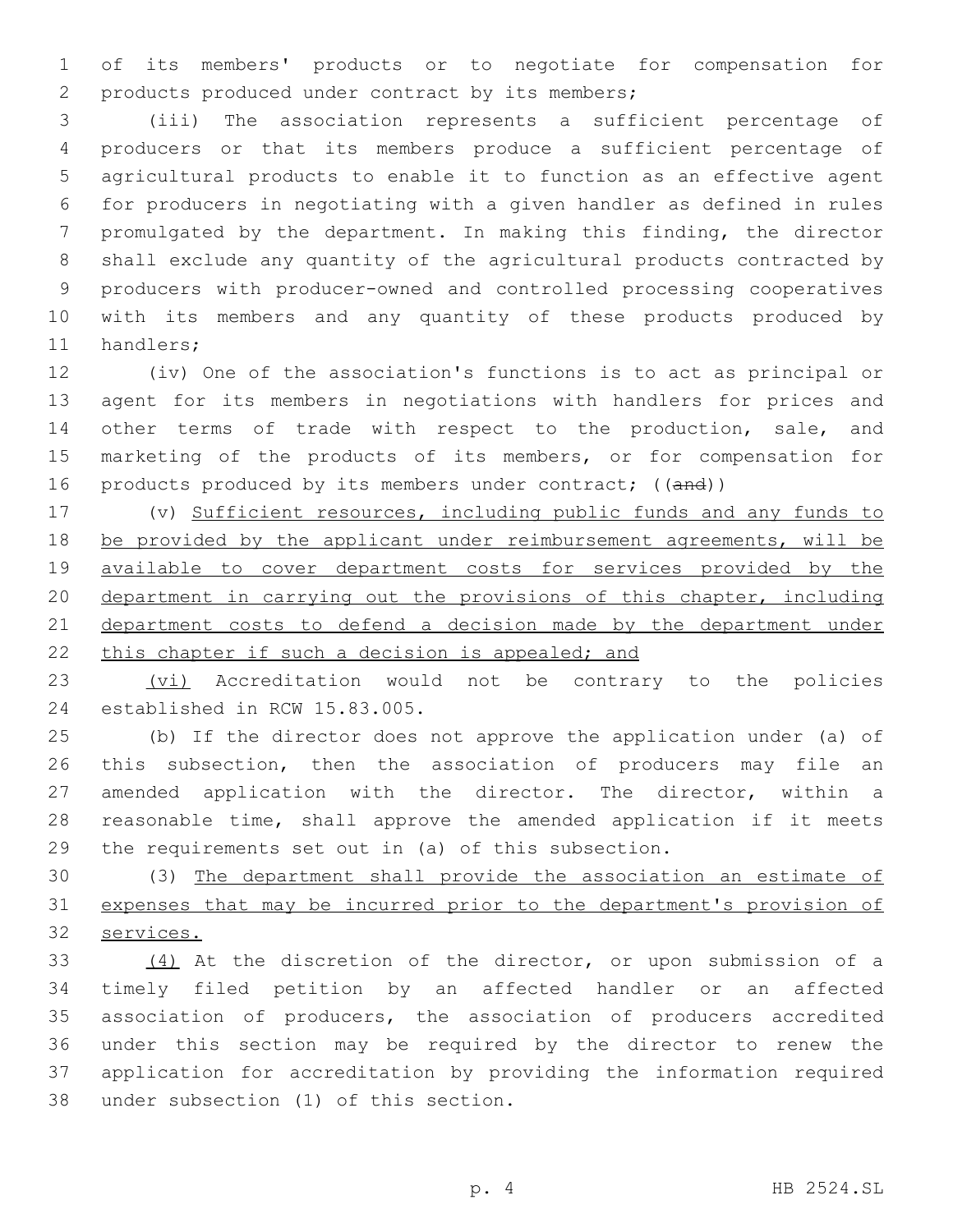**Sec. 3.** RCW 15.83.030 and 1989 c 355 s 4 are each amended to 2 read as follows:

 It shall be unlawful for any handler to engage, or permit any employee or agent to engage, in the following practices:

 (1) To refuse to negotiate with an association of producers accredited under RCW 15.83.020 with respect to any qualified commodity: PROVIDED, That the obligation to negotiate does not require either party to agree to a proposal, to make a concession, or 9 to enter into a contract;

 (2) To coerce any producer in the exercise of his or her right to contract with, join, refrain from contracting with or joining, belong to an association of producers, or refuse to deal with any producer because of the exercise of that producer's right to contract with, join, or belong to an association or because of that producer's 15 promotion of legislation on behalf of an association of producers;

 (3) To discriminate against any producer with respect to price, quantity, quality, or other terms of purchase, acquisition, or other handling of agricultural products because of that producer's membership in or contract with an association of producers or because of that producer's promotion of legislation on behalf of an 21 association of producers;

 (4) To coerce or intimidate any producer to enter into, maintain, breach, cancel, or terminate a membership agreement or marketing contract with an association of producers or a contract with a 25 handler;

 (5) To pay or loan money, give anything of value, or offer any other inducement or reward to a producer for refusing or ceasing to 28 belong to an association of producers;

 (6) To make knowingly false reports about the finances, management, or activities of associations of producers or handlers; (( $\Theta$  $\hat{r}$ ))

 (7) To conspire, agree, or arrange with any other person to do, aid, or abet any act made unlawful by this chapter; or

 (8) To refuse, in the event that an acceptable price cannot be 35 agreed to between a producer and a processor, to meet with a mutually agreed upon third-party mediator to resolve the price dispute. Any fees associated with the third-party mediation must be borne by the 38 producer.

> Passed by the House March 7, 2020. Passed by the Senate March 4, 2020.